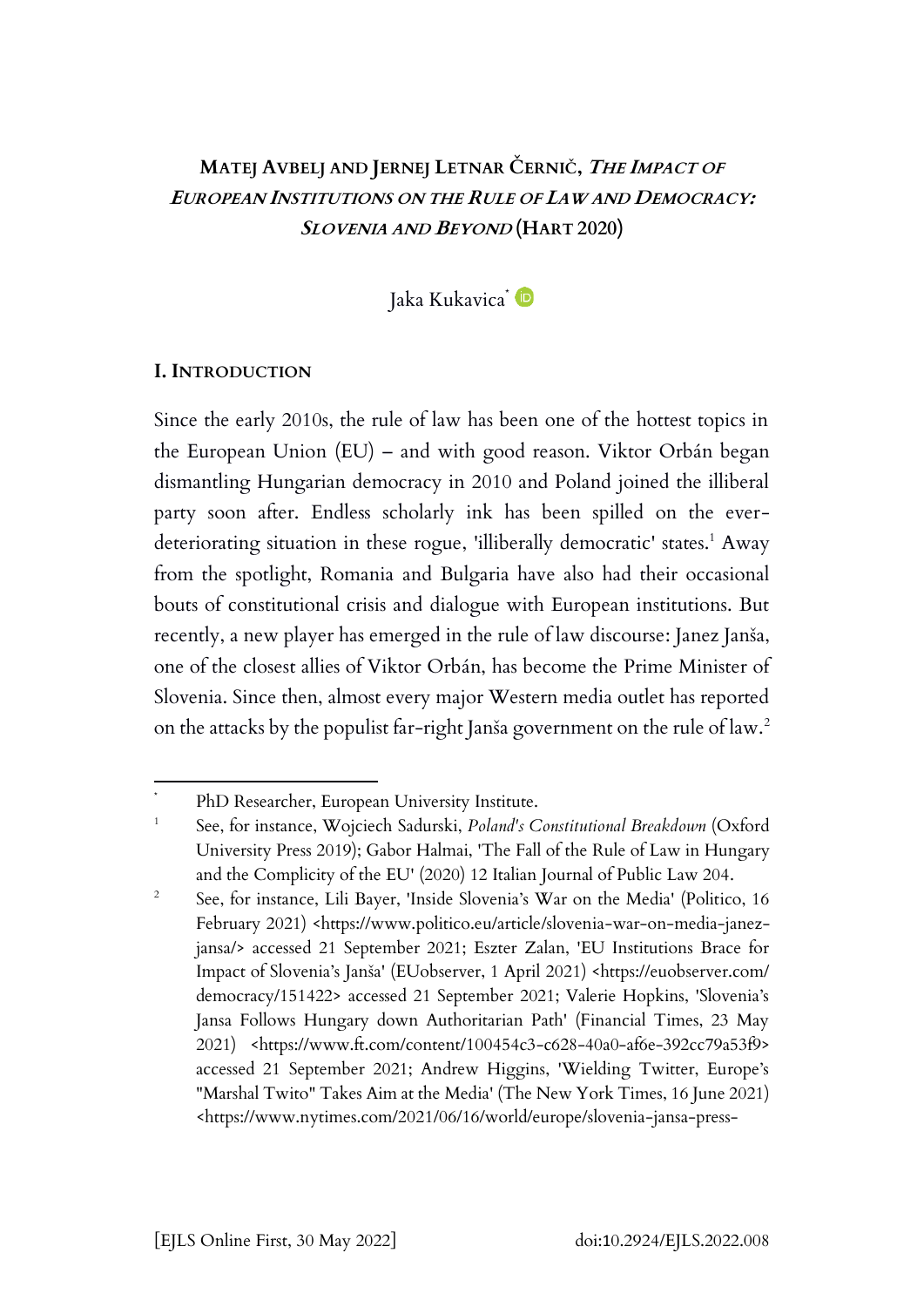Many others have also expressed similar concerns, including media freedom organisations,<sup>3</sup> European human rights institutions,<sup>4</sup> international academics, $^5$  and domestic constitutional scholars. $^6$ 

Literally within days of Janša being sworn in for the third time as prime minister in March 2020, a monograph, '*The Impact of European Institutions on the Rule of Law and Democracy: Slovenia and Beyond*' by Matej Avbelj and Jernej Letnar Černič, was published.<sup>7</sup> The book tells a very different story to those above and provides an alternative perspective on the state of democracy and the rule of law in Slovenia. It aims to explain that rule of law problems in Slovenia are not recent, and that Slovenia should have been

<sup>4</sup> Council of Europe Commissioner for Human Rights, 'Memorandum on Freedom of Expression and Media Freedom in Slovenia' CommDH (2021) 17.

<sup>5</sup> Open letter from Hugh Agnew, Aleida Assmann and others to Janez Janša (10 December 2020) <https://publiclettertoslovenia.wordpress.com> accessed 20 September 2021.

6 Jaka Kukavica, '(Rule of) Law in the Time of Covid-19: Warnings from Slovenia' (Verfassungsblog, 25 March 2020) <https://verfassungsblog.de/rule-of-law-inthe-time-of-covid-19-warnings-from-slovenia/> accessed 20 September 2021; Samo Bardutzky, Bojan Bugarič and Saša Zagorc, 'Slovenian Constitutional Hardball' (Verfassungsblog, 1 April 2021) <https://verfassungsblog.de/slovenianconstitutional-hardball/> accessed 5 October 2021; Jure Vidmar, 'Slovenia's Legal Farce with the Nomination of European Delegated Prosecutors' (Verfassungsblog, 27 August 2021) <https://verfassungsblog.de/slovenias-legalfarce/> accessed 20 September 2021; Matija Žgur, 'Le trasformazioni del diritto al tempo del Covid-19. Il caso sloveno' (2021) 2 Rivista di Diritti Comparati 198.

freedom-twitter.html> accessed 21 September 2021; Amanda Coakley, 'In Slovenia, a Trumpian Populist Assumes a Key European Post' (Foreign Policy, 30 June 2021) <https://foreignpolicy.com/2021/06/30/slovenia-janez-jansatrumpian-populist-illiberal-european-council-presidency/> accessed 20 September 2021.

<sup>3</sup> 'Press Freedom Groups Raise Increasing Concerns over Situation in Slovenia' (International Press Institute, 16 March 2021) <https://ipi.media/letter-pressfreedom-groups-raise-increasing-concerns-over-situaiton-in-slovenia/> accessed 21 September 2021.

<sup>7</sup> Matej Avbelj and Jernej Letnar Černič, *The Impact of European Institutions on the Rule of Law and Democracy: Slovenia and Beyond* (Hart Publishing 2020).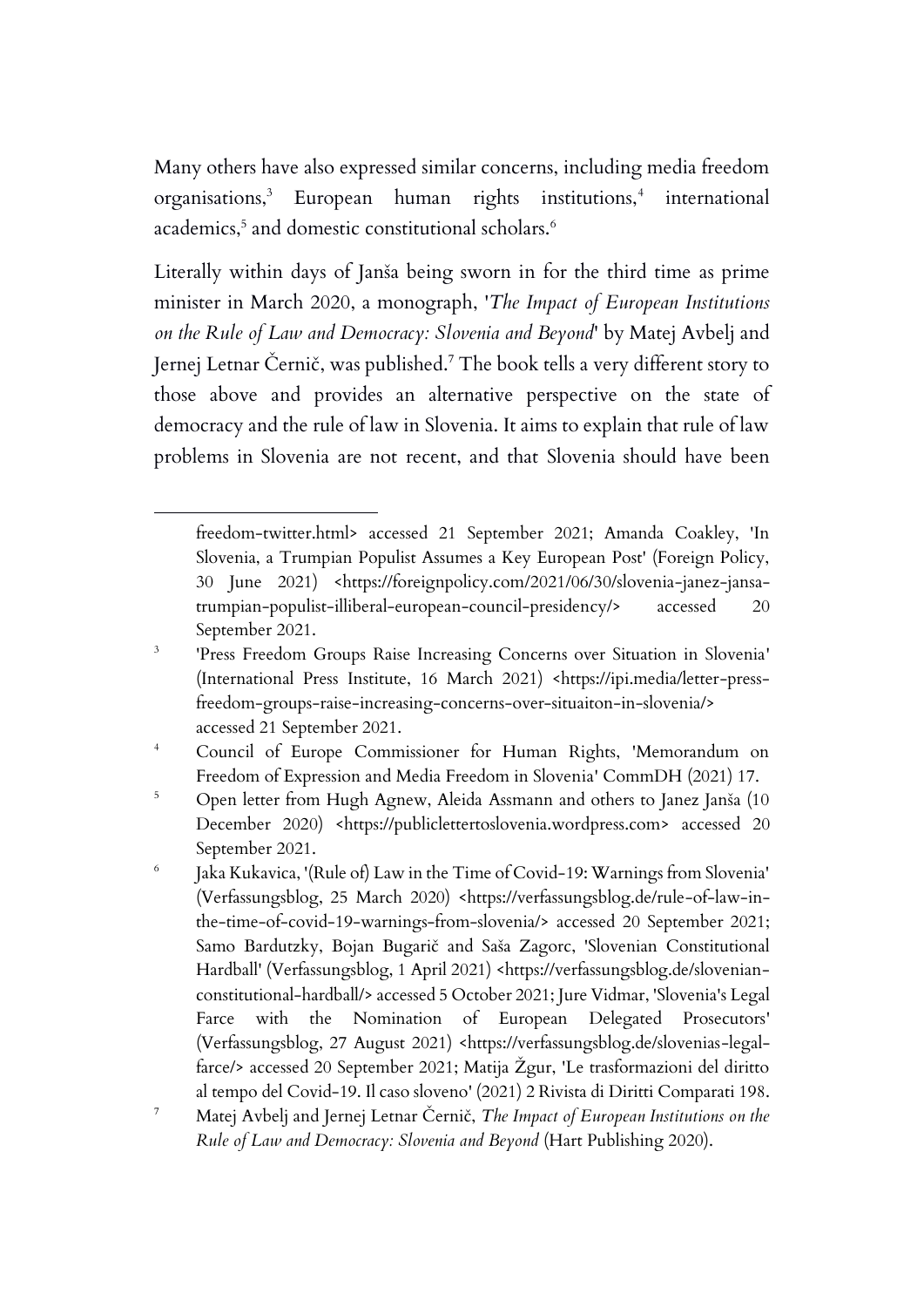under the strictest rule of law scrutiny by the EU ever since its accession. The authors argue that the true problems in Slovenia lie in the state capture by leftist post-communist elites that, according to the authors, have ruled and controlled nearly every aspect of Slovenian society – the economy, the judiciary, the media, higher education, and civil society – ever since its independence.

This argument is recounted critically and in detail in the section that follows. Subsequently, the review draws attention to some of the most important methodological and logical shortcomings of the argument that the authors posit. In conclusion, it highlights the parallels between the narrative forwarded by the book and the narratives that have been used elsewhere in Europe, particularly in Poland, to justify blatant encroachments upon the rule of law.

## **II. A SPECTRE IS HAUNTING SLOVENIA – THE SPECTRE OF (POST)COMMUNISM**

The title of Avbelj and Letnar Černič's book is somewhat misleading; in '*The Impact of European Institutions on the Rule of Law and Democracy: Slovenia and Beyond*', there is little discussion of anything beyond Slovenia. A cursory glance at the table of contents makes this point clear. Of the eleven substantive chapters, eight (Chapters 2-9) discuss the pitfalls of Slovenian democracy and the alleged state capture, two (Chapters 10-11) discuss the influence of the EU and the Council of Europe (CoE) on the rule of law in Slovenia, and one (Chapter 12) explains what a resilient democracy in the EU should be – a discussion that is, though doctrinally engaging, for the most part disengaged from the remainder of the book.

At its core, the book presents a challenge to the narrative of Slovenia as a success story of post-communist transition; though often considered as a role-model liberal democracy with a free-market economy in which the respect for human rights is guaranteed, it is anything but that. Slovenia, the authors argue, is a Potemkin village – perfect when it comes to *de jure*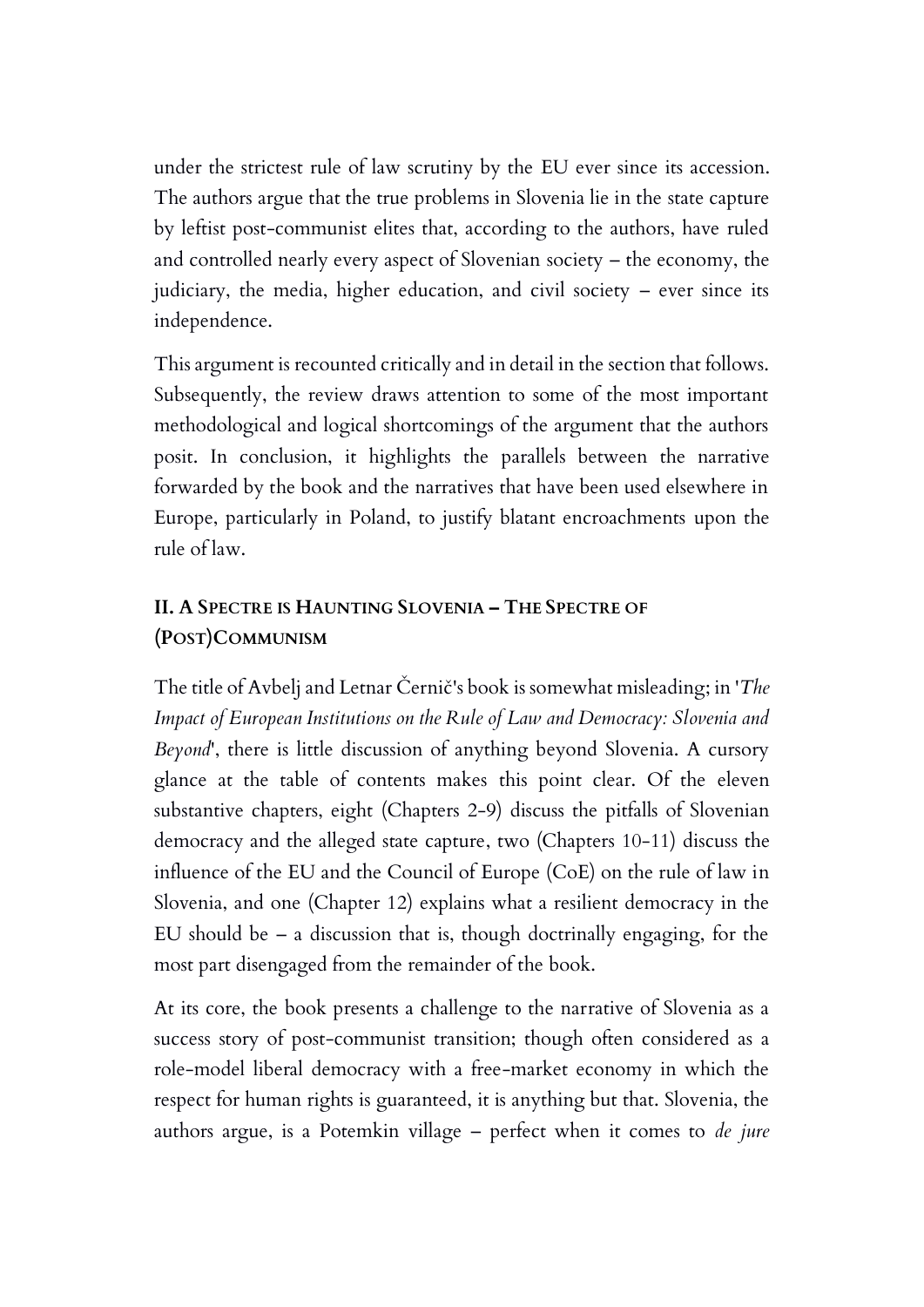observance of the rule of law and democratic norms, but there is something rotten on the inside. *De facto* respect for the rule of law is nearly non-existent and democratic processes are primitive. Avbelj and Letnar Černič identify the architects of the Potemkin's facade as the unnamed, spectre-like "postcommunist elites" who, after the fall of communism in the early 1990s, never rescinded their power but merely changed its form. The good old days of the Politburo are gone and no longer can "institutional elites" control the country overtly and shamelessly; instead, their power is now covert and exercised through "informal networks" in which all the country's economic and political leverage is monopolised. Because of the omnipresent nature of state capture by the "leftist post-socialist elites", the authors suggest that Slovenia, not Hungary or Poland, should have been the prime candidate for rule of law oversight by the EU institutions. They explain that, unlike the backsliding Hungary and Poland, 'Slovenia […] did not have anywhere to slide backwards to. The rule of law […] appears to have been, since the fall of the iron curtain, under attack from nouveau riche elites very much connected to the former totalitarian regimes'. 8

It is precisely in the former communist regime that Avbelj and Letnar Černič begin their exploration of the causes and manifestations of state capture. They argue that 'the reason for the present deficiencies of the rule of law in Slovenia' are the 'systematic and widespread human rights violations during the former [Yugoslav] communist regime'. 9 Slovenia has not done enough to address these historical grievances, they contend; processes of transitional justice have been neglected as the perpetrators of crimes against humanity have not been prosecuted and no (effective) lustration measures have been adopted (Chapter 3). Another historically predicated grievance is that the gradualist economic transition has been a failure; it has, in their view, permitted the old communist political elites to 'gain, accumulate and maintain the economic power within their hands and their influential circles'

<sup>8</sup> Ibid 7.

 $\overline{Q}$ Ibid 36.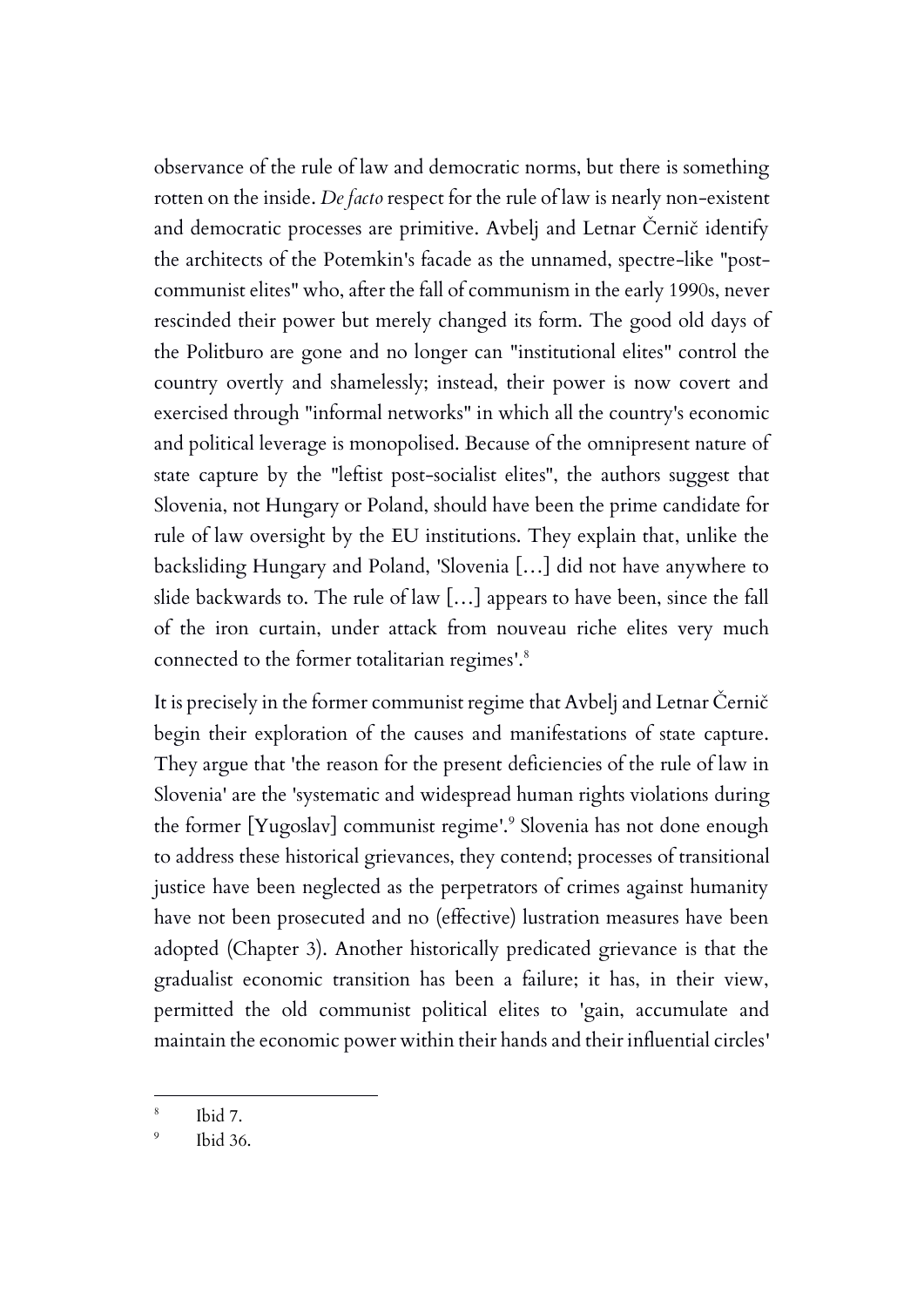and thus transform themselves into (covert) economic elites.<sup>10</sup> Basing their claims on almost decade-old data, the authors also argue that gradualism has allowed the state to directly control the economy by maintaining a high percentage of state-owned enterprises (Chapter 4).

Fast forward to today, and the protection of human rights in Slovenia is predicated on political biases, the authors argue. Human rights institutions selectively protect only the rights that are ideologically close to unspecified "private interests". These rights include LGBT rights, socioeconomic rights, and the rights of migrants, asylum seekers, and ethnic minorities such as the Roma. In the authors' view, human rights NGOs suffer from these same ideological biases favouring "transitional elites" and the rights close to them, such as gender rights or hate speech, but ignoring the alleged unfair functioning of the judiciary and issues of transitional justice. Because these NGOs are financed through public funds, the authors suggest they have been captured and that 'they should not be considered as proper civil society organisations, but rather as an extension of government or even as part of the public administration' (Chapter 5).<sup>11</sup> Avbelj and Letnar Černič maintain that, in addition to the civil society, the post-communist elites have also managed to capture the media, which is not pluralistic and is constructing "parallel realities" through its reporting. According to the authors, the public media has been captured to the extent that it is 'representing the interest of political parties and informal networks, and feeding information on their behalf.' <sup>12</sup> Similarly, the private media, through non-transparent ownership structures and innovative concentrations of ownership, are presented as merely 'fulfil[ing] the interests of their masters by protecting the privileges of informal political, economic, and other networks' (Chapter 8).<sup>13</sup>

<sup>10</sup> Ibid 70.

 $11$  Ibid 95.

 $12$  Ibid 163.

<sup>13</sup> Ibid 166.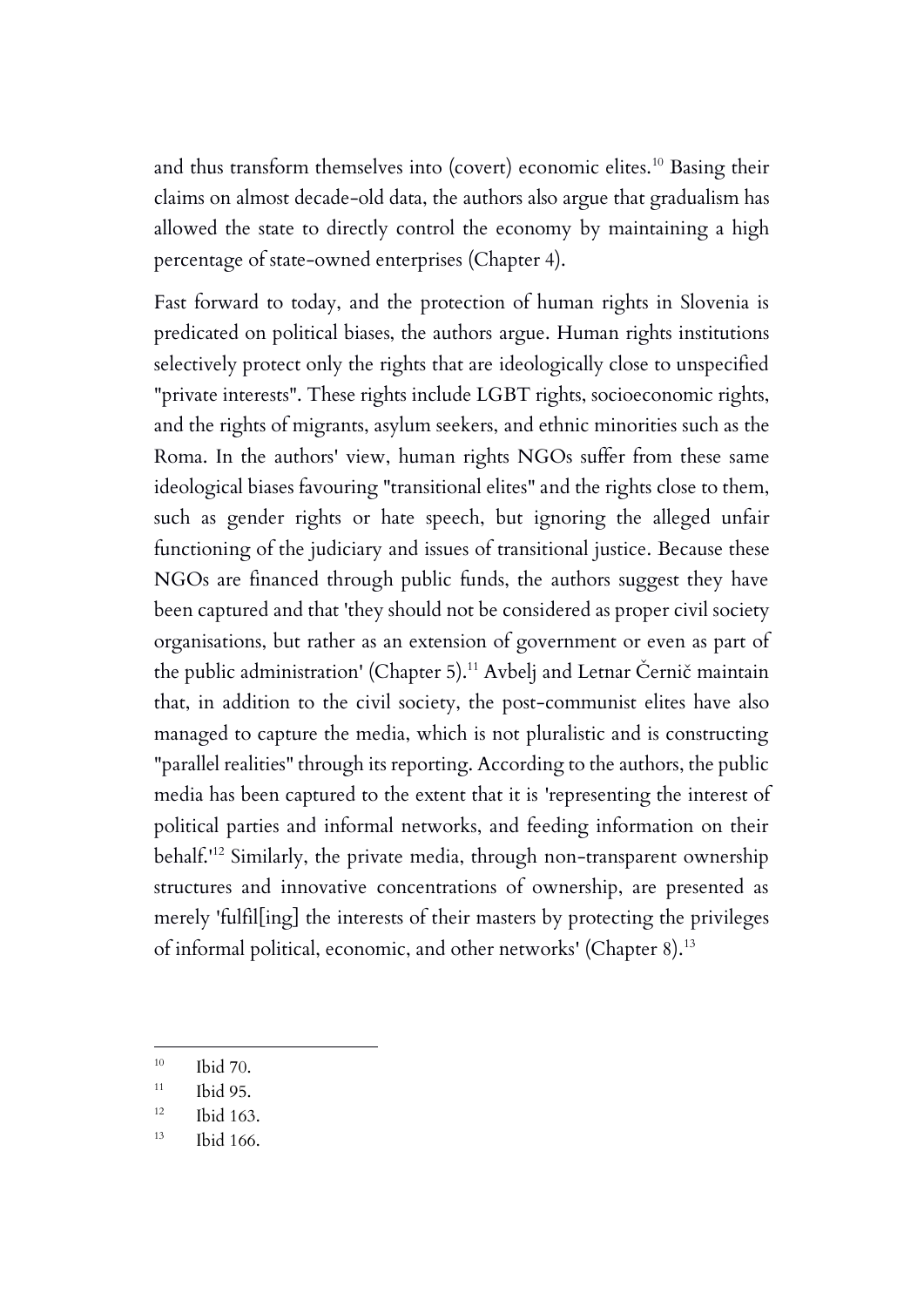The Slovenian judiciary is one of the foremost culprits for this abysmal situation; the authors insist it is too inefficient at processing important cases. There are serious challenges to the independence and impartiality of courts, which are not trusted by the public and violate human rights *en masse* (Chapter 6). On a more abstract level, Slovenian democracy is on life support, as all three aspects of its legitimacy – input, throughput, and output – are in a deep crisis. The authors argue that this 'weak democratic system is a reflection of a strong informal system of power […] under the control of the communist elite and their successors' (Chapter 7).<sup>14</sup> Finally, Avbelj and Letnar Černič posit that poor compliance with the rule of law and a 'systematic failure in the exercise of constitutional democracy' have caused the welfare state to suffer.<sup>15</sup> This is explained through a chain of causality that is strongly reminiscent of a slippery slope: weak rule of law leads to weak institutions; weak institutions lead to a poor business and investment environment; a poor business and investment environment leads to slow economic growth; and slow economic growth leads to a weak welfare state (Chapter 9).

At this point the book moves from exclusively discussing the situation in Slovenia to discussing what the title of the book would suggest it might: the impact the CoE and the EU have had on the rule of law and democracy in Slovenia (Chapters 10 and 11, respectively). On this issue, it offers a mixed conclusion: European institutions have had a positive impact on the rule of law only *de jure*. *De facto*, however, the EU should have done more to undo the capture of the Slovenian economy, whereas 'the political and institutional elites have taken up the values [of the CoE] only when they have served their agendas and their parochial interests, particularly in the

<sup>14</sup> Ibid 147.

<sup>15</sup> Ibid 189.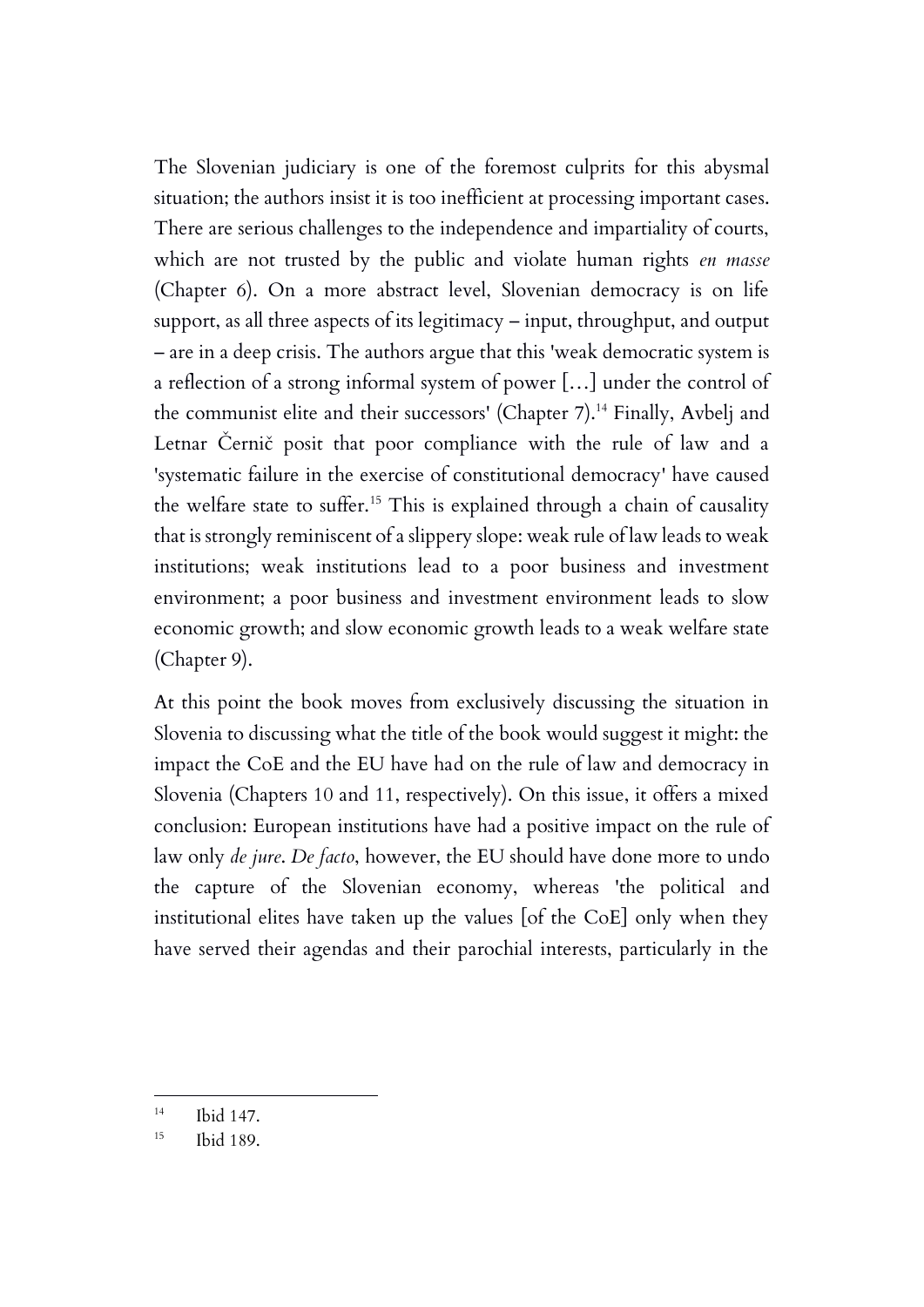power struggles to protect and advance their private – financial – objectives.' 16

Though the final chapter (Chapter 12) offers a well-reasoned analysis of what a resilient democracy in Europe should be, it nonetheless brings the analysis of Slovenian democracy to a perverse conclusion: Hungary and Poland 'have still so much to do, especially with regard to subordinating the formal institutions of the state' <sup>17</sup> to reach a level of state capture on par with the one in Slovenia. Reading this seems surreal on any given day, but these words seem particularly at odds with reality when one reads them just a couple of days after the captured Polish (un)Constitutional Tribunal has assaulted the very foundations of the EU legal order by rejecting the primacy of EU law.<sup>18</sup>

### **III. WHAT WOULD KARL POPPER HAVE TO SAY?**

Avbelj and Letnar Černič's book is the first monographic treatment of the rule of law and the state of democracy in Slovenia in legal scholarship. As such, it makes a welcome contribution to the academic literature: for too long have Slovenia and its particularities been unexamined in the scholarly discourse. Lack of scrutiny can lead to complacency, or worse. Their contribution is 260 pages of well-written and easy to read prose. Though the three authors (including Gorazd Justinek, who contributed Chapter 4 of the book) nurture notably different writing and argumentative styles, this

<sup>&</sup>lt;sup>16</sup> Ibid 218. The only support cited for this conclusion is that Slovenia is allegedly performing particularly poorly regarding the execution of ECtHR judgments. This is empirically false. See Veronika Fikfak and Ula Kos, 'Compliance and ECtHR - Country Report: Slovenia - An Exemplary Complier with Judgments of the European Court of Human Rights?' (2021) iCourts Working Paper Series No 249 <https://papers.ssrn.com/sol3/papers.cfm?abstract\_id=3801105> accessed 10 October 2021.

<sup>&</sup>lt;sup>17</sup> Avbelj and Letnar Černič (n 7) 247.

<sup>&</sup>lt;sup>18</sup> Judgment K3/21 of the Constitutional Tribunal of 7 October 2021.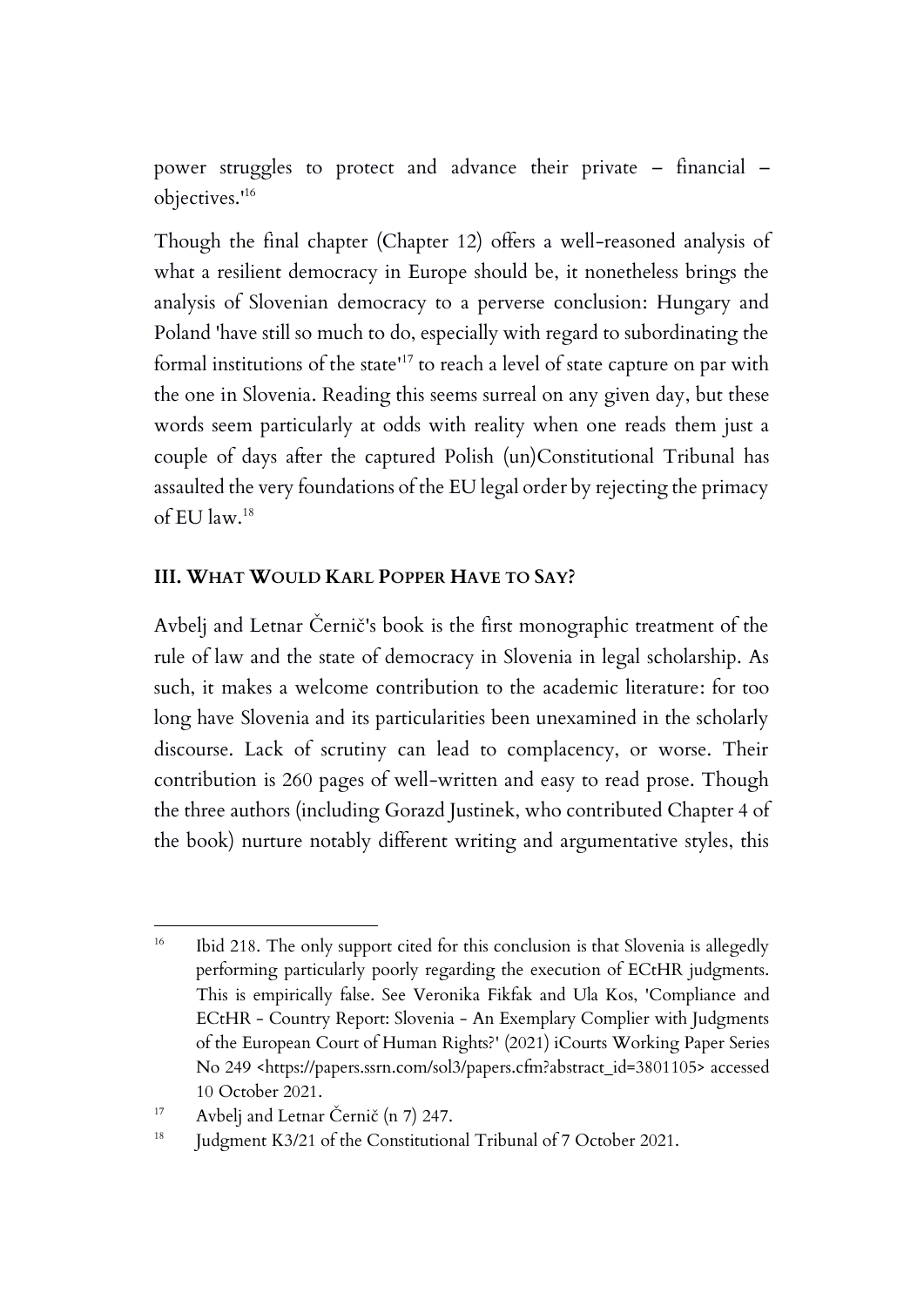does not distract the reader, nor does it diminish the overall readability of the book.

In the words of the authors, 'this book aims, first, to portray the various pathways of the backsliding of the rule of law and democracy in Slovenia, and secondly to draw parallels and lessons for the broader CEE region'. 19 However, as already noted above, the book predominantly works towards reaching its first aim, while barely discussing the second one at all. The following paragraphs follow its example.

Avbelj and Letnar Černič's book justifiably draws attention to a number of (democratic) deficits that have been undermining the rule of law in Slovenia. For instance, the authors rightly point out the lack of respect by the legislature for the decisions of the Constitutional Court – dozens of them are still unexecuted by the legislature, demonstrating its complete contempt for the separation of powers.<sup>20</sup> They also provide a compelling analysis of some of the problems facing the judiciary: its inefficiency in processing hard cases; the troublingly legislature-dominated appointment procedure of judges; the disproportionately low remuneration of judges compared to the other two branches of government; and the many problems related to the mechanisms of internal and external oversight of the judiciary.<sup>21</sup> The book also justifiably draws attention to the existence of legally dubious media concentrations, as well as untransparent ownership structures of some private media outlets.<sup>22</sup> Additionally, the authors should be commended for accurately diagnosing and giving a name to a phenomenon that has long plagued the Slovenian legal system, that is, an extreme 'institutional attachment to a statutory-based legal positivism'. <sup>23</sup> Finally, as already noted, their doctrinal analysis of the concept of a resilient democracy in the EU is outstanding; the authors offer

<sup>&</sup>lt;sup>19</sup> Avbelj and Letnar Černič (n 7) 10.

 $^{20}$  Ibid 87.

 $21$  Ibid 100-11.

 $22$  Ibid 164–65.

<sup>23</sup> Ibid 227.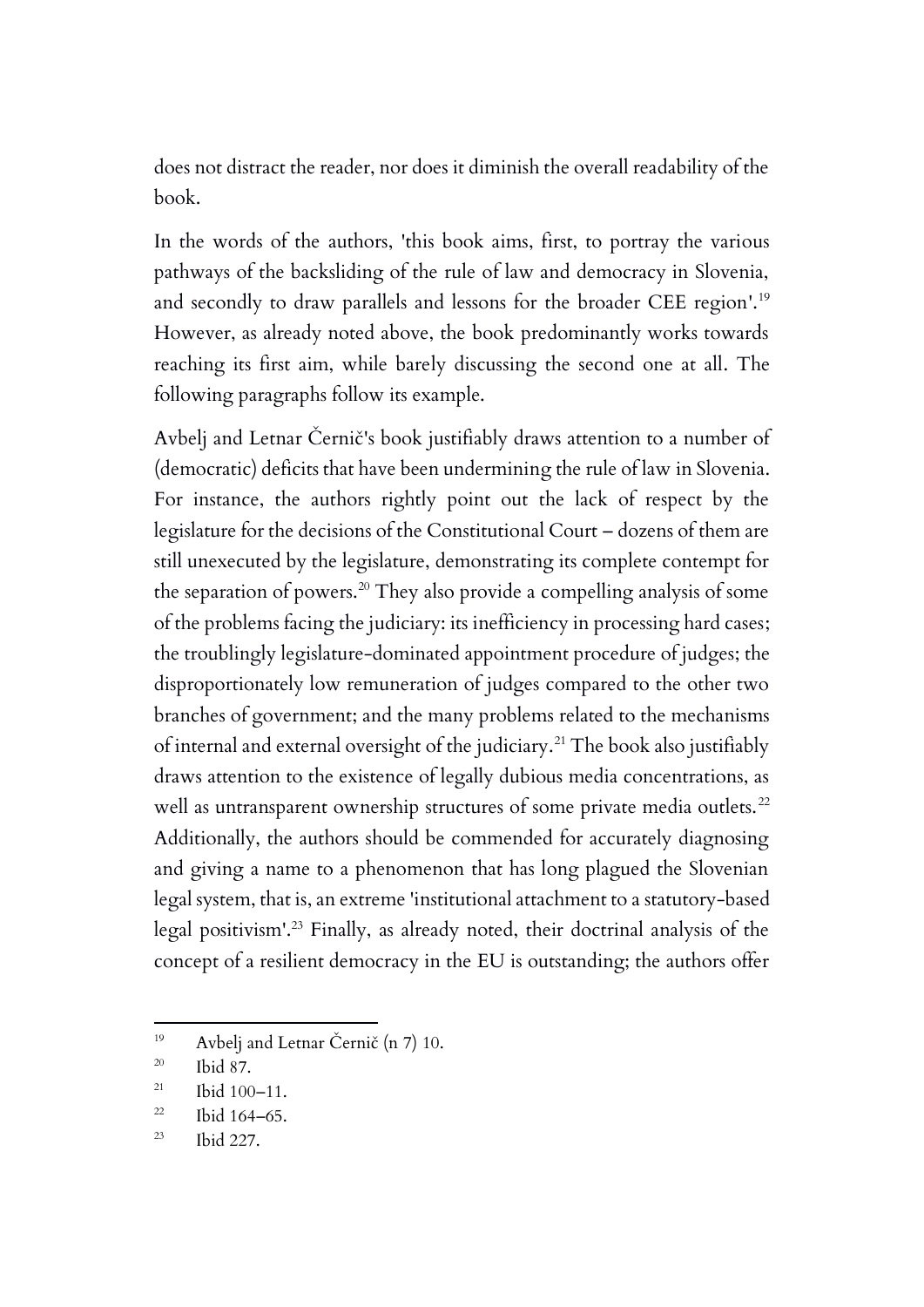sound recommendations as to how the EU and the CoE should approach democratic crises in their Member States and how they might effectively contribute to 'pro-constitutional democracy forces in the national political and civic environment'. 24

However, some words of criticism cannot be left unsaid. Above all, there is the issue of conceptual and methodological opacity that permeates the book and is manifested in different forms. First, some of the central concepts that are used in the book are never operationalised. For instance, even though the authors acknowledge that the rule of law is an essentially contested concept, $25$  they never offer a conception of the rule of law they subscribe to, other than a one sentence definition on page 197 (!) of the book. This leaves much of their argument toothless, as the book fails to define a normative standard against which the situation in Slovenia should be measured; it leaves space for the rule of law to be moulded at will to cover any (political) grievance one might have. Or, to put this in different terms, if one of the leading arguments is that the rule of law in Slovenia is under strain, the major premise of this syllogism, i.e. a conception of what the rule of law is and what it specifically requires, is missing. The same can be said about state capture. Like the rule of law, it is one of the central concepts in the book. And yet, the argument alleging state capture by post-communist elites is made without any underlying theoretical analysis of what state capture is, how it manifests itself, and how we can go about proving it. Though the book initially promises a look behind the scenes to supplement 'an exclusive formal constitutional focus […] by a more sociological approach', <sup>26</sup> one would be hard pressed to find any rigorous sociological methodology in the book.

The argumentative opacity of the book is also manifested in the mismatch between the concrete shortcomings related to the rule of law that the book

 $^{24}$  Ibid 250-52.

 $^{25}$  Ibid 5.

<sup>26</sup> Ibid 26.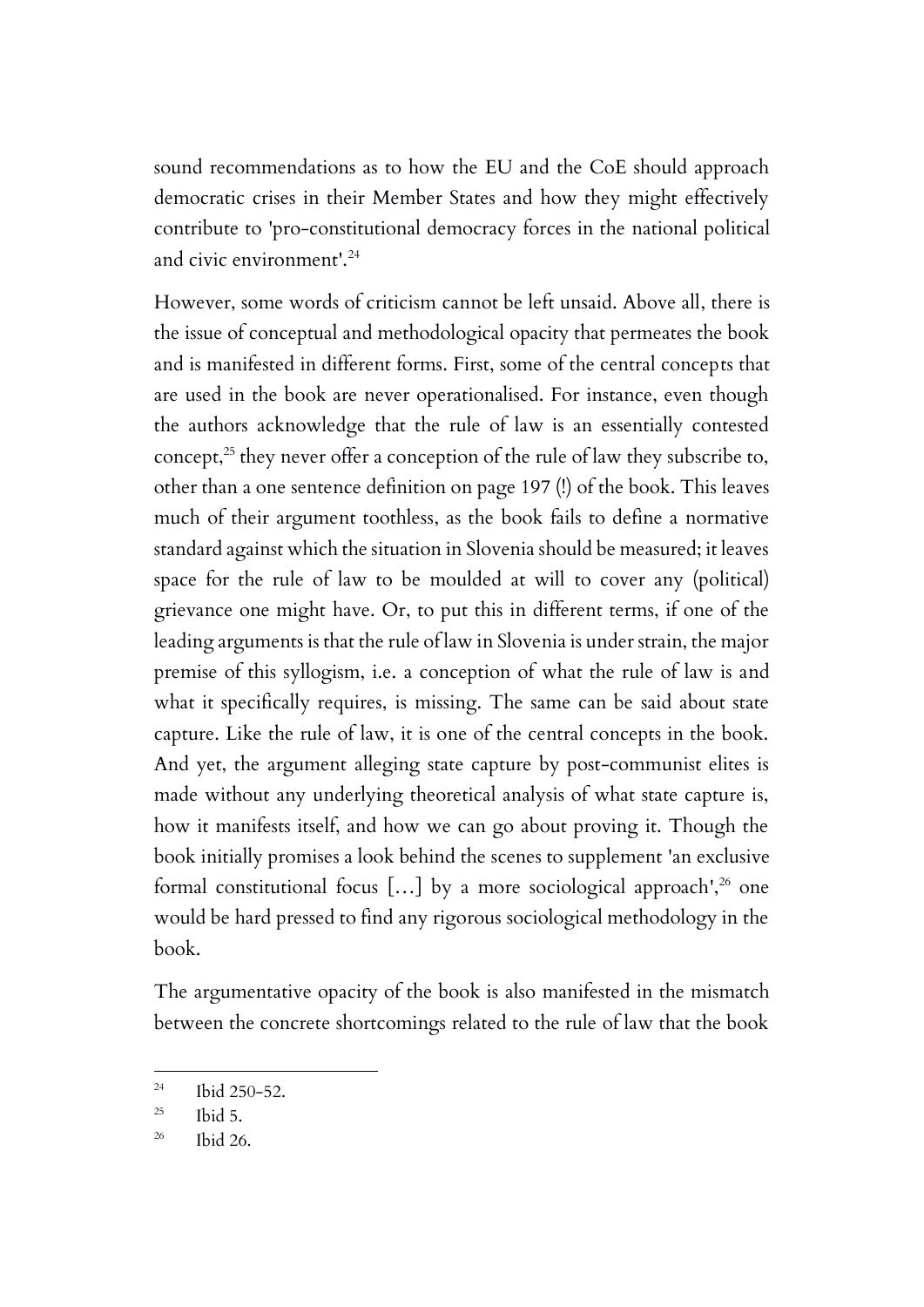diagnoses and the logically fallacious conclusions it draws from them. For example, the authors correctly note that the Slovenian judiciary is inefficient at processing complex cases. However, on this basis alone, they conclude that

lack of efficiency in the so-called hard and complex, in particular criminal cases, […] suggests that the judicial system might be skewed in favour of influential individuals, white-collar crime, and crime with major economic and financial repercussions.<sup>27</sup>

They offer no further evidence for this conclusion. This is patently a *non sequitur*. With no empirical evidence or further explication, one simply does not follow from the other. And this argumentative pattern recurs throughout the book. For any woe of Slovenian democracy, the answer that explains it is the "post-communist elites". Of course, this is not problematic in and of itself; it could well be the correct explanation. But because the book fails to identify these mythical post-communist elites and leaves them completely anonymous (with very few exceptions), <sup>28</sup> the transitional post-communist elites hypothesis becomes an unfalsifiable theory of everything. It can be used to explain anything; it is irrefutable and untestable. If the book fails to explain who the individuals in these "informal networks" are and how they exercise their influence, how can one confirm or reject that they have these omnipotent powers and that they wield them as alleged? This opaque argumentation renders any meaningful criticism of the theory impossible. Karl Popper might argue that the theory fails to meet his falsifiability criterion, which in philosophy of science serves as a demarcation mechanism between theories that are scientific and those that are not.<sup>29</sup>

<sup>27</sup> Ibid 104.

<sup>&</sup>lt;sup>28</sup> See, for instance, ibid 164–68, where the authors discuss in detail the ownership structures of most media outlets and discuss how the owners of these outlets might have influenced their reporting.

<sup>29</sup> Karl Popper, *The Logic of Scientific Discovery* (first published 1959, Routledge 2010).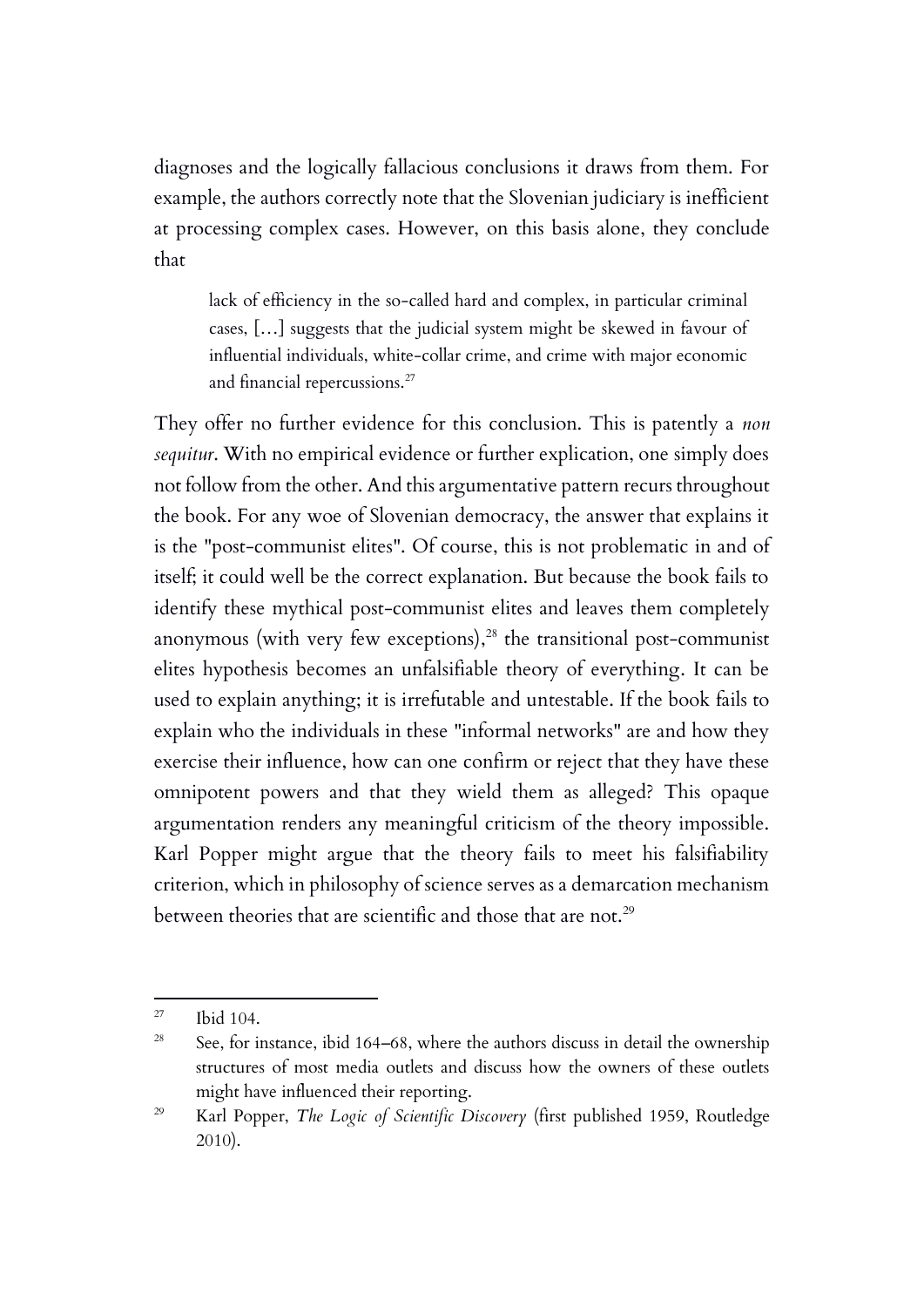#### **IV. CONCLUSION**

Setting aside for a moment whether the theory is scientific or not – and even whether it is true or not – it is difficult to ignore that the arguments advanced in this book might sound eerily familiar to some. For those acquainted with democratic backsliding elsewhere in the EU, many of the narratives forwarded by the authors might be easily recognisable. Avbelj and Letnar Černič's anonymous but omnipotent and omnipresent post-communist elites and their informal networks are highly reminiscent of what the Kaczyńskis and the Law and Justice (PiS) party in Poland have called '*ukɫad*'. *Ukɫad* is an inherently ambiguous concept coined and used by PiS as a central discursive device through which they have rallied support and justified their frontal assault on the rule of law. The term refers to the 'communist-era networks of patronage and power [and] a nebulous series of post-communist networks of supposed semicovert groups operating in a half-world between (mainly ex-communist) politicians and secret service officials and apparatchiks.' <sup>30</sup> Lech Kaczyński himself has described the mythical *ukɫad* as 'a certain system of interests which stem from the old communist structures' and stated that 'above all it is about economic interests, which have a fundamental impact on events in Poland, also in a political sense.' <sup>31</sup> So much like the membership of the Slovenian "postcommunist elites", the membership of the Polish *ukɫad* is shrouded in mystery. And yet they both allegedly control their respective countries from the shadows in order to protect their undefined economic interests. The resemblance is uncanny. Unfortunately, Avbelj and Letnar Černič miss the opportunity to differentiate their arguments from these very similar ones that are being used elsewhere in service of the erosion of the rule of law.

<sup>&</sup>lt;sup>30</sup> Jo Harper, 'Negating Negation: Civic Platform, Law and Justice, and the Struggle over "Polishness"' (2010) 57 Problems of Post-Communism 16, 22.

<sup>31</sup> 'Rozmowa Lecha Kaczyñskiego z Dorota Gawryluk' (Strona PiS, 12 August 2004) <http://old.pis.org.pl/article.php?id=3225> not accessed (password protected), cited in ibid.